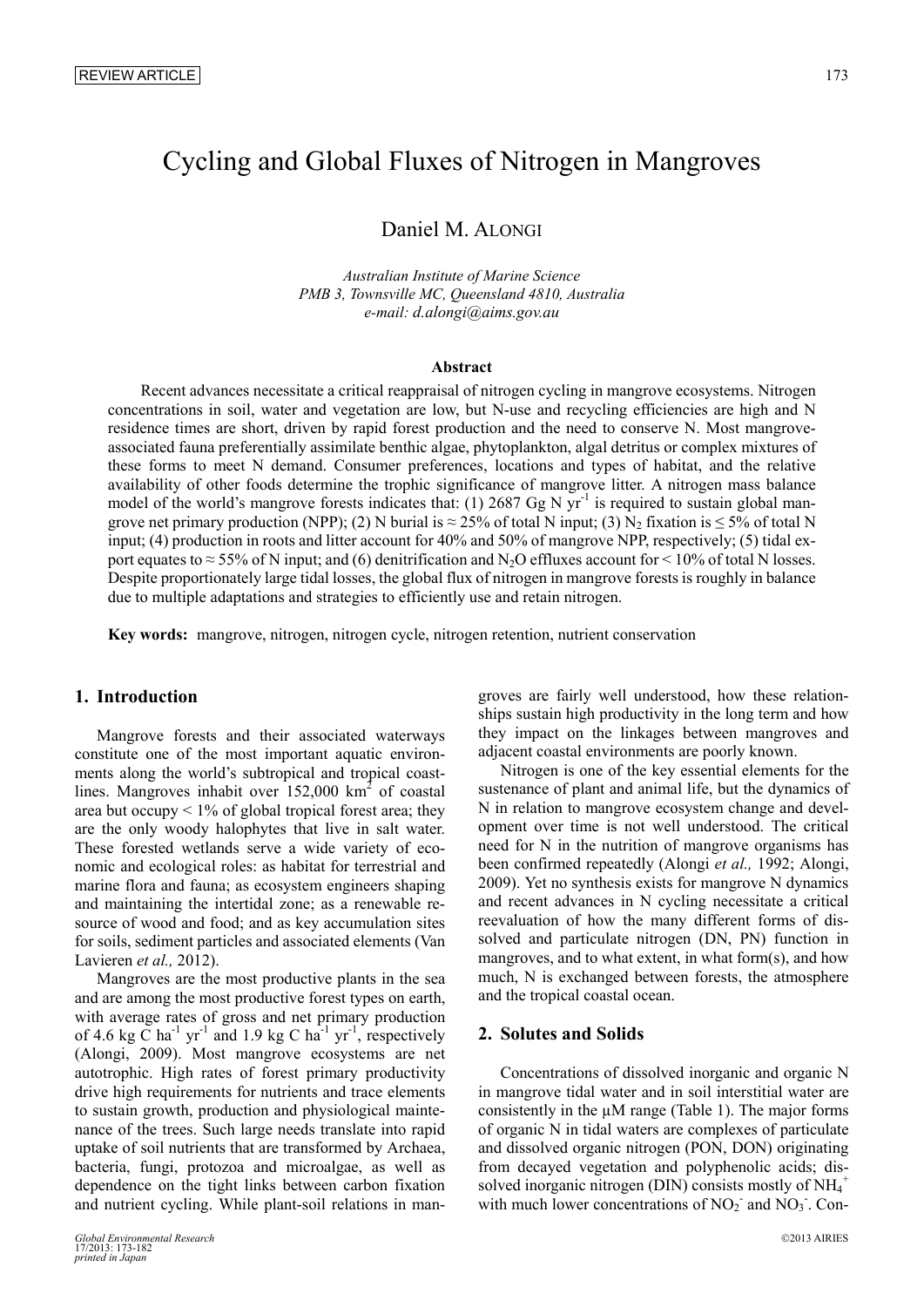centrations of DN and PN in tidal water vary in relation to the onset of the monsoon, salinity, tidal state, plankton production, organic pollution and water residence time (Bala Krishna Prasad *et al.,* 2006). Some creeks and waterways exhibit either little temporal variation or N concentration peaks that are not readily explainable (Trott & Alongi, 1999).

In interstitial water, spatial variations are more evident than temporal variations as soil nutrient pools relate closely to soil composition and grain size, pH, salinity, the presence of fine roots and degree of anoxia (Alongi, 2009). Plant uptake plays a central role in controlling soil nutrient pools, the sizes of which relate to the relative abundance of live and dead roots. In theory, dissolved nutrient concentrations should relate closely to seasonality of plant uptake and growth, with lower concentrations during periods of rapid plant growth, but rarely has this relationship been observed in nature (Boto & Wellington, 1984). That such a relationship goes unobserved is unsurprising considering that other factors regulate the size of the interstitial nutrient pools, such as rates and pathways of microbial decomposition and transformation, bioturbation, infiltration of tidal water and groundwater, faunal excreta, root decomposition and leakage, and inputs from external sources, including human wastes (Alongi, 2009).

The composition of DON in mangrove soil and in overlying water is poorly understood. The few studies that have detailed the constituents of DON (Stanley *et al.,*

**Table 1** Range of concentrations (µM) of DIN and DON in mangrove waters and in soil interstitial water. From data and references in Alongi *et al.* (1992), Trott and Alongi (1999), Ayukai *et al.* (2000), Alongi *et al.* (2002, 2004a), and Bala Krishna Prasad *et al.* (2006).

| <b>Tidal water</b> | Soil interstitial water |
|--------------------|-------------------------|
|                    |                         |
| $0.05 - 15.3$      | $0.5 - 240*$            |
| $5.3 - 75.2$       | $3 - 1200*$             |
|                    |                         |
| $0.1 - 1.2$        | $0.1 - 15.5$            |
| $22 - 264$         | $0 - 0.2$               |
|                    |                         |
| $5 - 40$           | $\leq$ 1 $-$ 548        |
| $5 - 80$           | $26 - 811$              |
|                    |                         |

 $=$  free  $+$  exchangeable

1987; Maie *et al.,* 2006, 2008) found that it is composed of polyphenolic acids and lesser amounts of urea, fatty and amino acids, and proteins, plus some still unidentified inert organic matter.

Concentrations of PN in tidal waters are controlled by the same factors that regulate DN, although few studies have measured PN. The few data indicate low and variable concentrations ranging from  $\leq$  to 150  $\mu$ M (Ayukai *et al.,* 2000). Tides play an important role in regulating water-column N concentrations, with large tides causing greater dilution and variation than small tides. The extent of freshwater input also plays a major role in controlling N concentrations, as rivers discharge large volumes of freshwater and suspended particles whose seasonal variability lead directly to variability in PN and DN concentrations.

Soil PN originates from dead and live roots and other tree matter, planktonic and benthic plant and animal detritus, microbial biomass, and a mixture of terrestrial and marine organic matter derived from land and sea (Alongi, 2009). PN concentrations, like those of DN, vary in relation to soil grain size and composition; as the percentage of sand increases relative to silt and clay content, N content decreases. Soil PN values can range from nearly undetectable in sandy carbonate sediments to as high as 1.7% by sediment DW in pure clay and peat deposits (Alongi *et al.,* 2004a).

PN concentrations in mangrove vegetation also vary among tree parts and species, and with tree age (Table 2). Concentrations are greatest in leaves, followed by dead and live roots, and wood. The percentage of PN tied up in living biomass increases with tree age (Table 2). On a whole-forest basis, regardless of species, most N  $(\approx 95\%)$ is found in mangrove soils rather than in forest biomass (Table 3).

**Table 3** Mean inventory of N  $(kg \ ha^{-1})$  in living tree biomass, dead fine roots, and soil in *Rhizophora stylosa* and *Avicennia marina* forests in dry tropical Australia. Values in the last row are percentage of N of total forest N pool in each forest component. Adapted from Alongi *et al.* (2003).

| Rhizophora stylosa |               |        | Avicennia marina |               |        |
|--------------------|---------------|--------|------------------|---------------|--------|
| Trees              | Dead<br>roots | Soil   | <b>Trees</b>     | Dead<br>roots | Soil   |
| 532                | 100           | 10,330 | 412              | 168           | 11,653 |
| 4 8%               | $1\%$         | 94 2%  | $3.4\%$          | $1.4\%$       | 95 2%  |

**Table 2** Nitrogen concentrations (mg g<sup>-1</sup>) in different tree parts of *Rhizophora apiculata (R.a.)*, *Rhizophora stylosa (R.s.)*, and *Avicennia marina (A.m.)* in the wet and dry tropics. Adapted from Alongi *et al.* (2003, 2004b).  $NA = age$  unknown.

| Spp.                    | Age<br>(yr)            | $\%$ N in living<br>biomass | Leaf | <b>Branch</b> | <b>Stem</b> | Prop<br>Root | Live<br><b>Roots</b> | Dead<br><b>Roots</b> |
|-------------------------|------------------------|-----------------------------|------|---------------|-------------|--------------|----------------------|----------------------|
|                         | Wet tropics (Thailand) |                             |      |               |             |              |                      |                      |
| R.a.                    |                        |                             | 12   | 3.3           | 2.3         | 2.6          | 6.4                  | 6.4                  |
| R.a.                    |                        |                             | 10   | 3.4           | 1.7         | 2.3          | 5.2                  | 6.4                  |
| R.a.                    | 25                     | 12                          | 13   | 4.0           | 1.4         | 1.8          | 4.1                  | 7.8                  |
| Dry tropics (Australia) |                        |                             |      |               |             |              |                      |                      |
| R.s.                    | NA                     |                             | 9.9  | 1.6           | 1.6         | 2.4          | 3.2                  | 6.4                  |
| A.m.                    | NA                     |                             | 14.4 | 2.8           | 2.9         |              | 4.5                  | 7.8                  |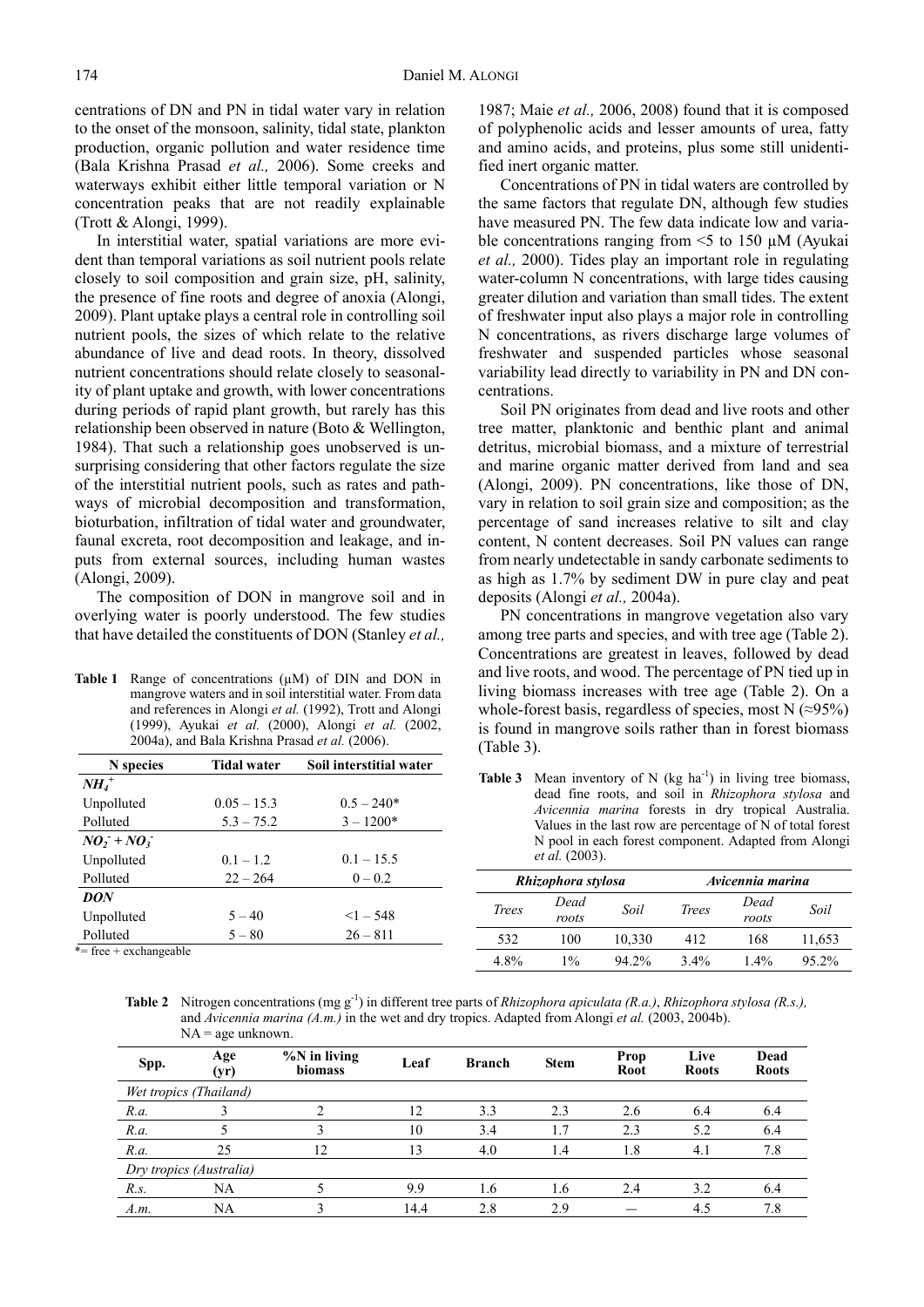# **3. N Availability, Plant Nutrition and Limitation**

The acquisition of nutrients is the key process sustaining growth of mangroves. Nitrogen, in addition to P and Fe, most often limits growth, but acquiring N is not a straightforward process in mangrove environments. Despite a number of ecophysiological mechanisms and strategies, mangrove trees must tolerate or avoid anoxia and salt, and balance carbon gain and water loss, while acquiring minerals to synthesize structural and reproductive tissue (Reef *et al.,* 2010).

N availability depends on environmental factors such as salinity, temperature, soil fertility and geochemical redox reactions between dissolved organic and inorganic constituents in interstitial water. In highly reducing mangrove soils, for instance, metal sulfide complexes readily bind to organic nutrients thereby limiting the amount of nutrients available to the plant (Alongi, 2009). Mangrove growth is non-linear when the supply of N increases, even when salinity is kept constant. In culture experiments, stem growth of *Rhizophora apiculata* and *Xylocarpus granatum* is enhanced to the highest rate (50 mmol  $m^{-2}$   $d^{-1}$ ) of DIN supply (Fig. 1), whereas stem growth of *Bruguiera gymnorrhiza, Avicennia marina,*  and *Xylocarpus moluccensis* levels off at a DIN supply rate of 10 mmol m<sup>-2</sup> d<sup>-1</sup>; stem growth of *Ceriops tagal* peaks at a supply rate of  $\approx$ 25 mmol N m<sup>-2</sup> d<sup>-1</sup> (Fig. 1).



**Fig. 1** Relationship between growth of saplings of the mangroves *Rhizophora apiculata* (top left panel), *Bruguiera gymnorrhiza* (top right panel), *Avicennia marina* (middle left panel), *Ceriops tagal* (middle right panel), *Xylocarpus granatum* (bottom left panel), and *Xylocarpus moluccensis* (bottom right panel) with increasing rates of DIN supply. The lines in each panel represent best-fit regressions. Adapted from Alongi (2011).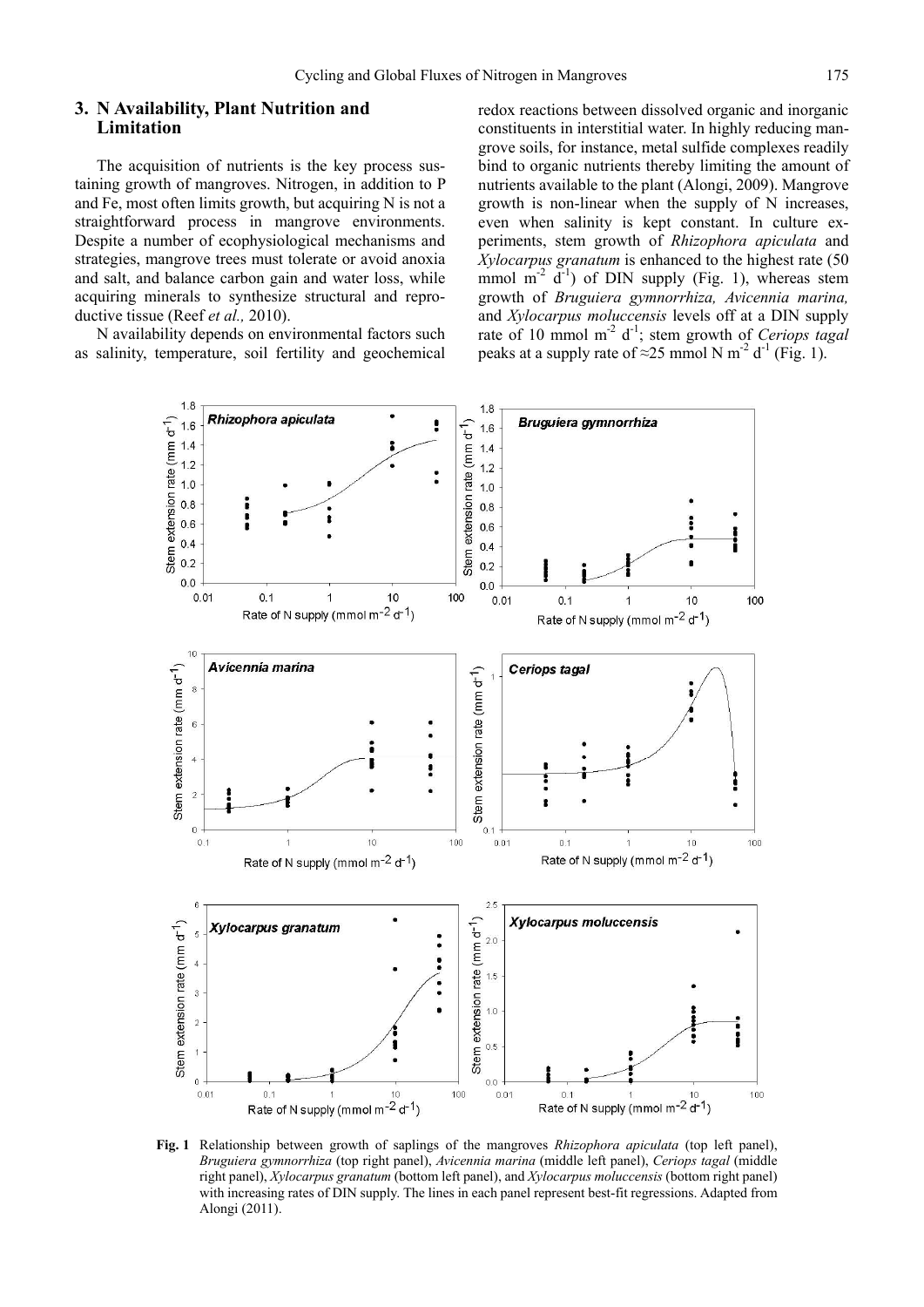In the field, different mangrove species exhibit different growth responses to added DIN (Krauss *et al.,* 2006; Reef *et al.* 2010). N or P limitation depends greatly on the frequency of tidal inundation. For instance, in the Caribbean, fringing mangroves are N-limited, but permanently flooded forests or those deep within islands are P-limited (Feller *et al.,* 2002). In an earlier test in Australian mangroves, Boto and Wellington (1983) found N limitation from the water's edge to the high intertidal, but co-limitation of P only in the high intertidal zone.

High rates of mangrove productivity equate to high rates of N uptake, but also imply that N requirements must be met by high nutrient-use efficiencies and high rates of N resorption from leaves (Lin *et al.,* 2010). A comparison of mangrove N-use efficiencies with those measured in terrestrial evergreen and deciduous trees, and in forbs and graminoids shows a wide spread of values, with efficiencies in mangroves at the upper end of the range (Fig. 2A). The apparent strategy of using N efficiently relates well to the low N concentrations found in leaves and other mangrove tree parts (Table 2), as well as to resorption efficiencies that are at the higher end of the range for tropical trees (Fig. 2B).

Conserving N is clearly advantageous. Development of large below-ground reservoirs of dead roots and maximizing N allocation to the youngest parts of mangrove trees are efficient retention mechanisms. Also, mangroves are evergreen with sclerophyllous leaves and root/shoot biomass ratios similar to or higher than those found in other tropical trees, including desert plants (Reef *et al*., 2010). The former characteristic implies smaller nutrient investment in new leaves and lower N loss due to long tissue lifespan. Sclerophylly is linked to both low soil nutrient content and low water availability; sclerophyllous leaves are characterized by long lifespans, slow decomposition, and reduced leaf herbivory. Mangrove leaves lose a high proportion of water before wilting, having life-spans typical for tropical and subtropical broadleaved evergreens.

Recycling mechanisms are thus well-developed in mangroves, and this characteristic is reflected in residence times for total ecosystem N that, as in most marine systems, are relatively short (Galloway *et al.,* 2003). For instance, the mean residence time for ecosystem N in *Rhizophora stylosa* forests in arid Western Australia is 2-4 yr (Alongi *et al.,* 2005a) with a shorter residence time for ecosystem N of < 2 yr in *A. marina* forests. A number of factors explain the differences in nutrient-use among species, such as species-specificity in nutrient allocation and ecophysiological mechanisms, the proportion of energy and N used in chemical defences, and leaf and fine root lifespans. Another effective N conservation strategy is increasing the efficiency of various metabolic processes and in utilizing dominant soil N pools. Mangroves, like other plants, invest a large proportion of root metabolism in the uptake and assimilation of  $NH_4^+$  which translates into a comparatively low energy investment compared with utilizing  $NO<sub>3</sub>$  or possibly DON.



**Fig. 2** Comparison of rates of (A) N-use efficiency and (B) N resorption efficiency in mangroves with tropical plantation trees and all other forest types. Adapted from Alongi (2009).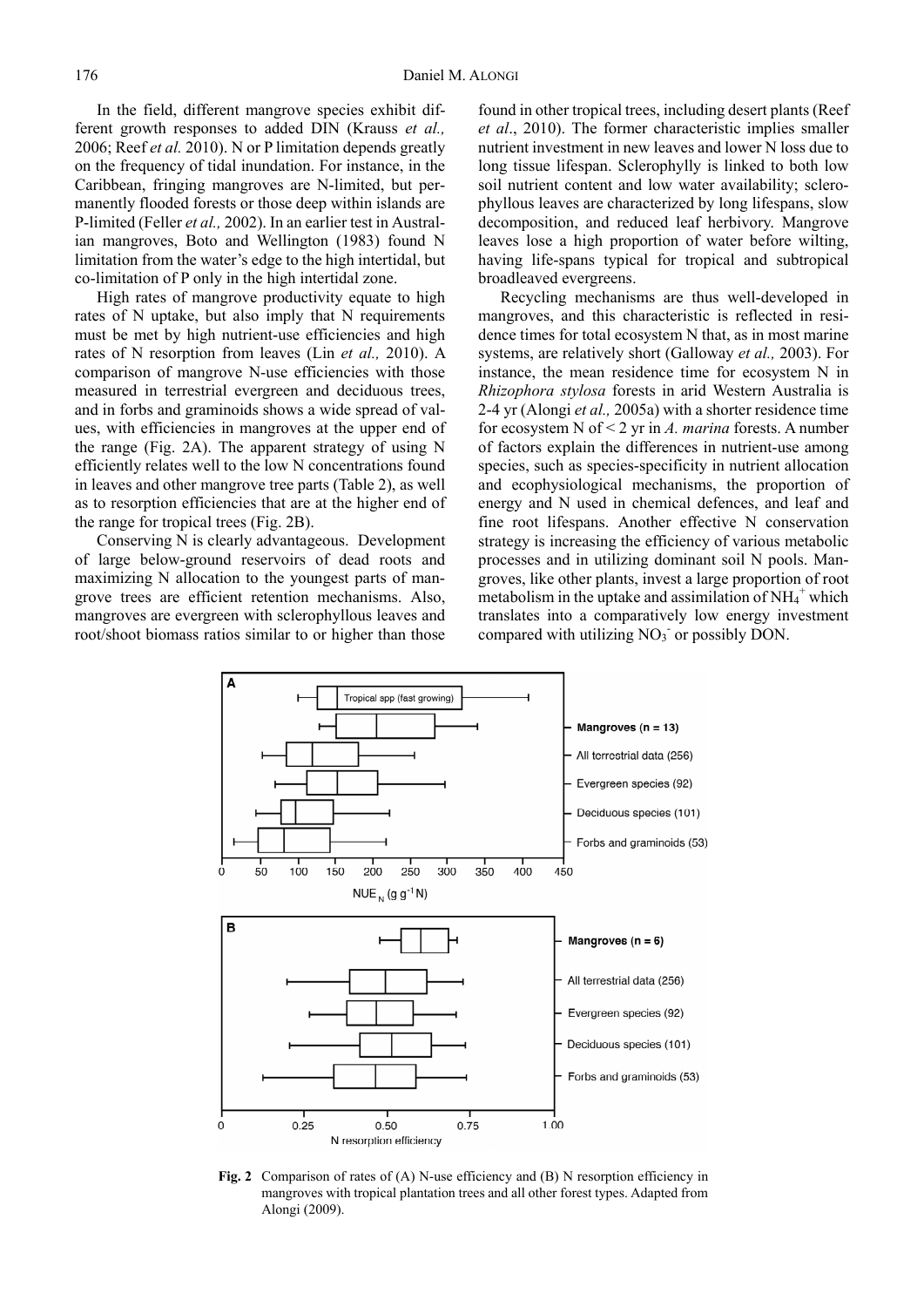#### **4. Soil N and Microbial Transformation Processes**

The dominance of  $NH_4^+$  in mangrove soils reflects high rates of ammonification in relation to other N transformation processes as well as plant preferences, the origin(s) of PN, other pathways of utilization (*e.g*., microalgal uptake of  $NO<sub>3</sub>$ ), soil anoxia and sedimentary history. Recent genetic studies underscore the rich diversity of bacterial functional types in mangrove soils, including evidence for genetic sequences associated with dissimilatory reduction of  $NO<sub>3</sub>$ , N immobilization, N<sub>2</sub> fixation, and denitrification (Andreote *et al.,* 2012; Liu *et al.,* 2012). A highly diverse suite of heterotrophic prokaryotes numerically and functionally dominate mangrove soils, accounting for about 80% of total living biomass (excluding trees). Knowledge of the linkages between various N transformation processes in mangrove soils is limited, but pathways such as denitrification and N<sub>2</sub> fixation have been measured often.

The complete soil N cycle has been deduced only in

three mangrove ecosystems — on Phuket Island (Kristensen *et al.,* 2000) and in Sawi Bay in Thailand (Alongi *et al.,* 2002) and in Missionary Bay on Hinchinbrook Island in Australia (Alongi, 2009). In the soil N cycle (Fig. 3) nearly all  $NH_4^+$  is taken up by fine roots. DN originates from the microbial decomposition of organic N found in dead plants, faeces, dead animal and microbial matter, and rich mixtures of organics transported into and onto the forest floor from rivers and adjacent coastal waters. Most of this organic N is broken down to NH<sub>4</sub><sup>+</sup> by ammonifying bacteria, with proportionally little loss to the atmosphere via anammox (anaerobic  $NH_4^+$  oxidation) and denitrification. N<sub>2</sub> fixation is ordinarily not a major process within mangrove soils, although surface algal mats house large colonies of  $N_2$  fixers that are often very important in the flux of DN across the soil-water interface. Macroalgae on aboveground roots can also utilize comparatively large amounts of DN.

About 5% of total N input is buried in mangrove soils (Table 4), but highest rates of N burial occur in forests



**Fig. 3** Plant-soil-microbial N fluxes in the mature mixed *Rhizophora* spp. forests in Missionary Bay, Hinchinbrook Island, Australia. Adapted from Alongi (2009).

| <b>Table 4</b> N inputs (mmol N m <sup>-2</sup> d <sup>-1</sup> ) to soils in Thai mangrove forests of different age and intertidal position. |
|-----------------------------------------------------------------------------------------------------------------------------------------------|
| Adapted from Alongi et al. (2002).                                                                                                            |

|                                                | 25-yr old, mid-intertidal<br>R. apiculata forest | 5-yr old, high-intertidal<br>R. apiculata forest | 3-yr old, mid-intertidal<br>R. apiculata forest | 3-yr old, high-intertidal<br>Ceriops decandra forest |
|------------------------------------------------|--------------------------------------------------|--------------------------------------------------|-------------------------------------------------|------------------------------------------------------|
| (A) $N\overline{H_4}$ input from tidal         | 0.5                                              | 0.05                                             | 0.01                                            | 0.04                                                 |
| water                                          |                                                  |                                                  |                                                 |                                                      |
| $\overline{(B) NO_3}$ input from tidal         | 2.0                                              | 2.0                                              | 0.2                                             | 2.4                                                  |
| water                                          |                                                  |                                                  |                                                 |                                                      |
| $\overline{(C)$ DON input from tidal           | $\Omega$                                         | 0.1                                              | 0.2                                             | 0.1                                                  |
| water                                          |                                                  |                                                  |                                                 |                                                      |
| $\overline{D}$ Rain N                          | 0.01                                             | 0.01                                             | 0.01                                            | 0.01                                                 |
| $(E)$ N <sub>2</sub> fixation                  |                                                  | 0.06                                             | 0.2                                             | 0.05                                                 |
| $(F)$ N burial                                 | 1.6                                              | 1.3                                              | 2.1                                             | 1.4                                                  |
| $\overline{(G)}$ Flux via NH <sub>4</sub> pool | 32.0                                             | 7.5                                              | 19.1                                            | 8.4                                                  |
| Total N Input $[\Sigma(A)$ to $(G)]$           | 37.1                                             | 11.0                                             | 21.8                                            | 12.4                                                 |
| % N buried                                     | 4%                                               | 12%                                              | 10%                                             | 11%                                                  |
| % total N denitrified                          | 35                                               | $4\%$                                            | 6%                                              | 23%                                                  |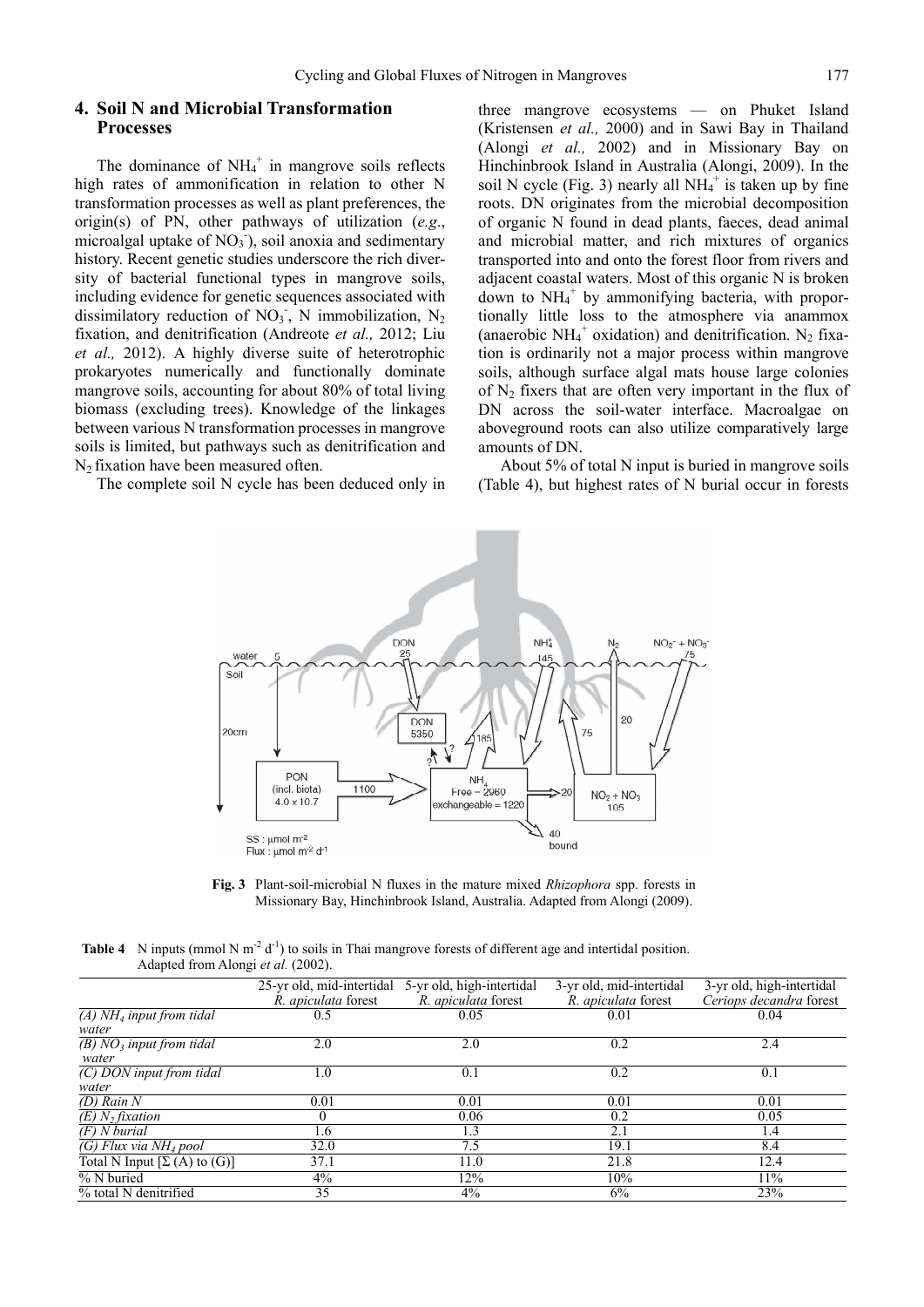receiving the least tidal inundation. DN uptake from the overlying tidal water accounts for only 9%-10% of N required for mangrove nutrition as most plant needs are satisfied via fine root uptake. Thus, as in most tropical terrestrial forests (Hedin *et al.*, 2009), the turnover time of the soil NH<sub>4</sub><sup>+</sup> pool is short (< 5-50 hr) reflecting rapid rates of uptake. Overall, functional differences in plantsoil-microbe relations appear to be partly a function of the interactive effects between stand age and intertidal position.

Evidence for a tight coupling between trees, microbes and soil nutrients has been obtained from studies of interstitial DON dynamics. Stanley *et al.* (1987) found that unless soils are poisoned to kill microbes and inhibit root uptake, no DON is released from the soil despite a strong concentration gradient across the soil-water interface. The non-protein amino acid, ß-glutamic acid, is a valuable biomarker as it is ordinarily immobilized in the interstitial water. Once soil microbes are poisoned, however, large amounts of this amino acid are released into the overlying water. This phenomenon suggests that DON transport is so rapid between trees, microbes and soil that there is only a small residual pool.

High rates of ammonification in mangrove soils are supported by DON released from roots. Proteins and nucleotides are hydrolyzed and catabolized by ammonifying bacteria into  $NH_4^+$ , with transformation rates partly dependent on rates of organic N input and rates of plant uptake (Alongi, 2009). In N-limited mangroves,  $NH_4^+$  is also produced from dissimilatory  $NO_3^-$  reduction (Fernandes *et al.,* 2012a). This pathway conserves N by limiting the availability of  $NO<sub>3</sub>$  for  $N<sub>2</sub>O$  formation and denitrification.

Denitrification is usually a slow process in mangroves (Fernandes *et al.,* 2010, 2012a) as about 15% of total N input to mangrove soils is denitrified. In other coastal ecosystems, the percentage of N lost via denitrification ranges from 20%-70% (Seitzinger, 1988). Low rates of nitrification and anammox may limit denitrification in mangroves (Meyer *et al.,* 2005; Fernandes *et al.,* 2010,  $2012a$ , b), as do low NO<sub>3</sub> availability, temperature, salinity, the presence of algal mats, and soil organic matter content.  $NO<sub>3</sub>$  availability is the main driver of denitrification which is often uncoupled from nitrification, implying significant N immobilization. Low rates of nitrification are associated with extensive uptake of  $NH_4^+$ by the trees, as uptake from tidal waters is not a major source of NO<sub>3</sub>. Anaerobic nitrification may be coupled to Fe reduction (Krishnan & Loka Bharathi, 2009), so NO2 - production through nitrification in deep soils may fuel the anammox process. However, although data are scant, rates of anammox in mangroves are low  $\leq 2 \text{ }\mu\text{mol}$  $N_2$  m<sup>-2</sup> d<sup>-1</sup>) compared to other marine environments (Meyer *et al.,* 2005; Fernandes *et al.,* 2012a). Nitrification and anammox reactions may be inhibited by soluble tannins or sulfides in the interstitial water.

The fixation of atmospheric  $N_2$  to  $NH_4^+$  via nitrogenase activity by diazotrophic prokaryotes can counterbalance losses by denitrification. However, in many mangrove soils,  $N_2$  fixation is low and mediated by sulfate reducers and other microbes inhabiting the rhizosphere. N<sub>2</sub> fixation rates range from 0-4,310  $\mu$ mol m<sup>-2</sup> d<sup>-1</sup>, with a mean fixation rate of  $\approx$  620 µmol m<sup>-2</sup> d<sup>-1</sup> (Alongi, 2009) compared with denitrification rates of 0-11,000  $\mu$ mol m<sup>-2</sup> d<sup>-1</sup> with a mean denitrification rate of 1,530  $\mu$ mol m<sup>-2</sup> d<sup>-1</sup> (Alongi, 2009), roughly 2.5 times the average rate of  $N_2$  fixation.  $N_2$  fixers are, however, very active and diverse in the rhizosphere (Liu *et al.,* 2012), on prop roots, litter, fresh leaves, logs and bark. Further,  $N_2$ fixation can occur deep within the rhizosphere and in extensive root systems (Naidoo *et al.,* 2008) in mutualistic relationships in which  $N_2$ -fixing bacteria provide N for immediate plant use and non  $N_2$ -fixing rhizobacteria and fungi provide metabolic by-products that benefit the growth of  $N_2$  fixers (Holguin & Bashan, 1996).

Nitrous oxide is an important greenhouse gas and in mangroves  $N_2O$  fluxes vary greatly between seasons and forests, ranging from undetectable to release rates > 330  $\mu$ mol m<sup>-2</sup> d<sup>-1</sup>; some forests even show net uptake of N<sub>2</sub>O (Alongi *et al.,* 2005b; Fernandes *et al.,* 2010; Allen *et al.,* 2011; Chen *et al.,* 2012). N loading, temperature, soil redox status and the rate of nitrification and denitrification are important drivers of N2O flux (Fernandes *et al.,* 2010).

Mangrove tidal waterways are also a source of  $N_2O$ .  $N_2O$  concentrations correspond to tidally-induced changes in DIN concentrations in mangrove waters, with peak concentrations at high tide and minima at low tide (Barnes *et al.*, 2007; Upstill-Goddard *et al*., 2007). This pattern is consistent with the idea that tidal pumping transports high interstitial concentrations of nutrients and dissolved gases into creek waters after the hydrostatic pressure gradually declines towards low tide. Very similar tidal patterns have been observed in Vietnamese and Japanese mangroves (Imamura *et al.,* 2007).

#### **5. N Sources in Food Webs**

Ubiquitous litter, rotting vegetation, and muddy turbid water create a strong impression that organic detritus and attached microbes are the main sources of N fuelling mangrove food webs. This notion was supported by work up until the early 1990s indicating that conspicuous mangrove consumers eat mostly detritus (Robertson *et al.,* 1992). The working paradigm was that attached microbes reduced complex, indigestible vascular plant detritus to simple, more readily digestible forms, with microbial enrichment itself providing sufficient N for adequate nutrition. This paradigm supported the corollary that vegetation is an important subsidy to the adjacent coastal zone.

The advent of stable isotope research ushered in a much more nuanced view, suggesting that most consumers preferentially assimilate fresh benthic microalgae and macroalgae, phytoplankton, algal detritus, or complex mixtures of these autotrophs, to meet their N requirements. Non-vascular plant material is not only more digestible, but N-rich, compared to N not readily available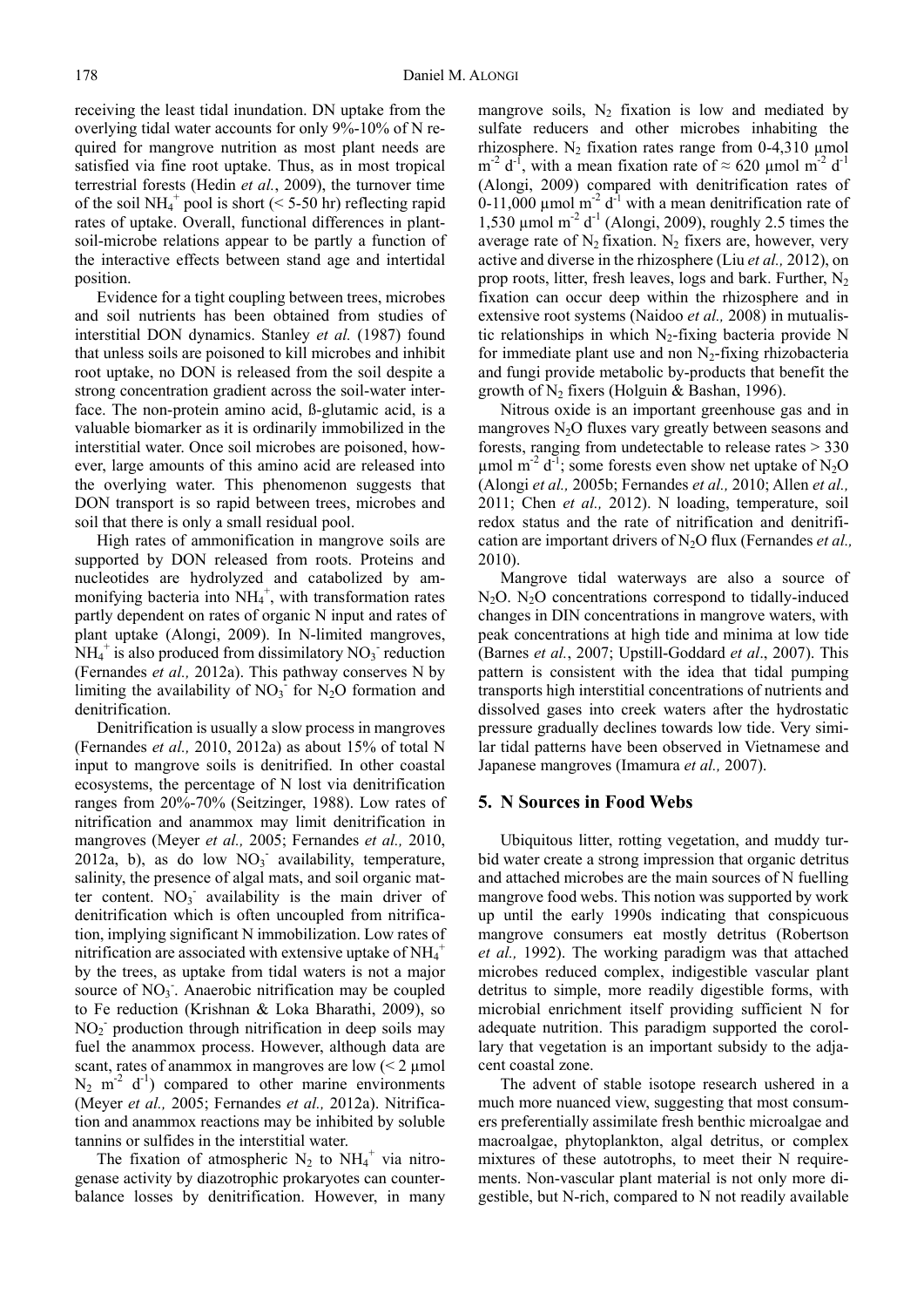in vascular plant material.

Workers have naturally focused on the diets of the most conspicuous consumers — crabs, fish, and shrimp. During the 1980s in northern Australia, and subsequently throughout the Indo-Pacific, the Caribbean, Africa and South America, sesarmid and grapsid crabs were found to be foundational ecosystem engineers in mangrove forests (Kristensen, 2008). This discovery constituted a paradigm shift from the early notions of the trophic importance of detritus transported to offshore waters, to the realization that a large (but variable) fraction of litter is consumed or hidden in crab burrows thereby reducing the amount of detritus available for export and thus also serving as a mechanism to conserve nutrients (Robertson *et al.,* 1992).

How do sesarmid and grapsid crabs meet their N requirements? It was initially thought that crabs met their needs by voraciously eating large amounts of N-poor litter and propagules, and assimilating the associated N-rich, microbial biomass. This explanation seemed reasonable considering that crabs can consume up to 100% of total litter standing stock in some forests (Robertson *et al.,* 1992), and that they paste fragments of litter onto their burrow walls facilitating fungal and bacterial colonization to make the litter more palpable and nutritious over time.

This notion presented a paradox in that mangrove leaves, even aged ones, have both high tannin content and C/N ratios that are too high to sustain adequate nutrition, even with high consumption rates. Some workers suggested that crabs supplement their diet by ingesting sediment and associated bacteria and microalgae (Bouillon *et al.,* 2002), but sediment consumption would have to be inordinately high to meet N demands (Thongham & Kristensen, 2005), so crabs may obtain sufficient N from supplementary consumption of animal tissue, such as carcasses of fish and crustaceans, and meiofauna (Kristensen *et al.,* 2010). For example, in laboratory experiments the sesarmid *Neoepisarma veriscolor* preferentially eats fish meat, which contributes up to 50% of the crab's dietary N (Kristensen *et al.*, 2010).

Like most higher organisms, crabs need to consume a variety of foods to maintain a balanced diet. This idea is supported by feeding experiments and biochemical analyses of grapsid crabs from Indonesia (Nordhaus *et al.,* 2011) where *Episesarma* spp. and *Perisesarma* spp. are omnivorous, feeding mainly on detritus, mangrove litter and bark, and on lesser amounts of roots, algae and animal tissue; chemical analyses indicate that bacteria contribute significantly to the amount of N available for these crabs. As found by Gatune *et al.* (2012) for penaeid shrimp post larvae, the nutritive value of mangrove litter can be further enhanced by consumption of surface microbial biofilms. Other means to acquire dietary N exist. For example, Caribbean sponges living as epibionts on *Rhizophora mangle* roots have bacterial endobionts capable of degrading and assimilating mangrove-derived dissolved organic matter; the endobionts in turn transfer N-rich compounds back to the sponges to nourish growth

#### (Hunting *et al.,* 2010).

Mangrove-associated fish, shrimp, and zooplankton also have varied diets with many, but not all, species having a clear preference for phytoplankton or benthic algae rather than mangrove detritus (Thimdee *et al.,* 2008; Giarrizzo *et al.,* 2011; Chew *et al.,* 2012; Vaslet *et al.,* 2012). But within a mangrove estuary or forest, multiple food webs partitioned by dietary preferences can exist. In the Klong Ngao mangroves of Thailand, for example, four trophic levels exist with at least two fish species capable of dietary switching; extremely turbid water limits phytoplankton production in these Thai waters such that litter is the main source of nutrition (Thimdee *et al.,* 2008). In northern Brazil, C and N stable isotope analyses indicate three distinct food webs: (1) a mangrove food web, consisting of epibenthos and zooplanktivorous food chains; (2) an algal food web where fiddler crabs, polychaetes, mullets and several other fish species directly consume benthic algae; and (3) a mixed food web of mainly benthivorous fishes that consume a wide variety of foods (Giarrizzo *et al.,* 2011).

If other significant primary producers such as seagrass meadows are nearby, the dietary sources are even more complex. In Florida and Belize, for example, the contribution of mangroves and seagrasses to predatory fishes varies by type of mangrove habitat (*i.e*., fringe versus basin mangroves) and fish residency status (Vaslet *et al.,* 2012). Residents show a stronger mangrove signal than transients that actively forage in nearby seagrass beds. In overwash mangroves, most fish show a stronger seagrass signal, especially juvenile reef fish that shelter in mangroves but feed in adjacent seagrass beds. The trophic significance of mangrove N to consumers thus depends on location and type of habitat, relative availability of other primary producers, species dietary preferences and the universal need to secure a balanced diet.

#### **6. Ecosystem and Global N Budgets**

Only one complete N budget exists for a mangrove ecosystem — the Missionary Bay mangroves at the northern end of Hinchinbrook Island in Australia (Alongi *et al.,* 1992; Alongi, 2009). The budget shows two main N inputs to the ecosystem (Table 5): (1)  $N_2$  fixation by microbes living on logs and other pieces of fallen timber, surface soils, live tree stems and above-ground prop roots, and (2) incoming tides. Net tidal exchange represents the largest loss of N, as litter is exported via mangrove waterways. Secondary N losses are denitrification and sedimentation. There are likely other sources and sinks for N in this ecosystem, but these are probably small. Overall, the N cycle in the Missionary Bay ecosystem is in balance considering the many extrapolations and systematic and relative errors involved in a large number of individual measurements made over time. Of course, other mangrove ecosystems show net N export (Kurosawa *et al*., 2003; Silva *et al*., 2007), and some systems even show a net loss due to NH3 degassing (Biswas *et al*., 2005).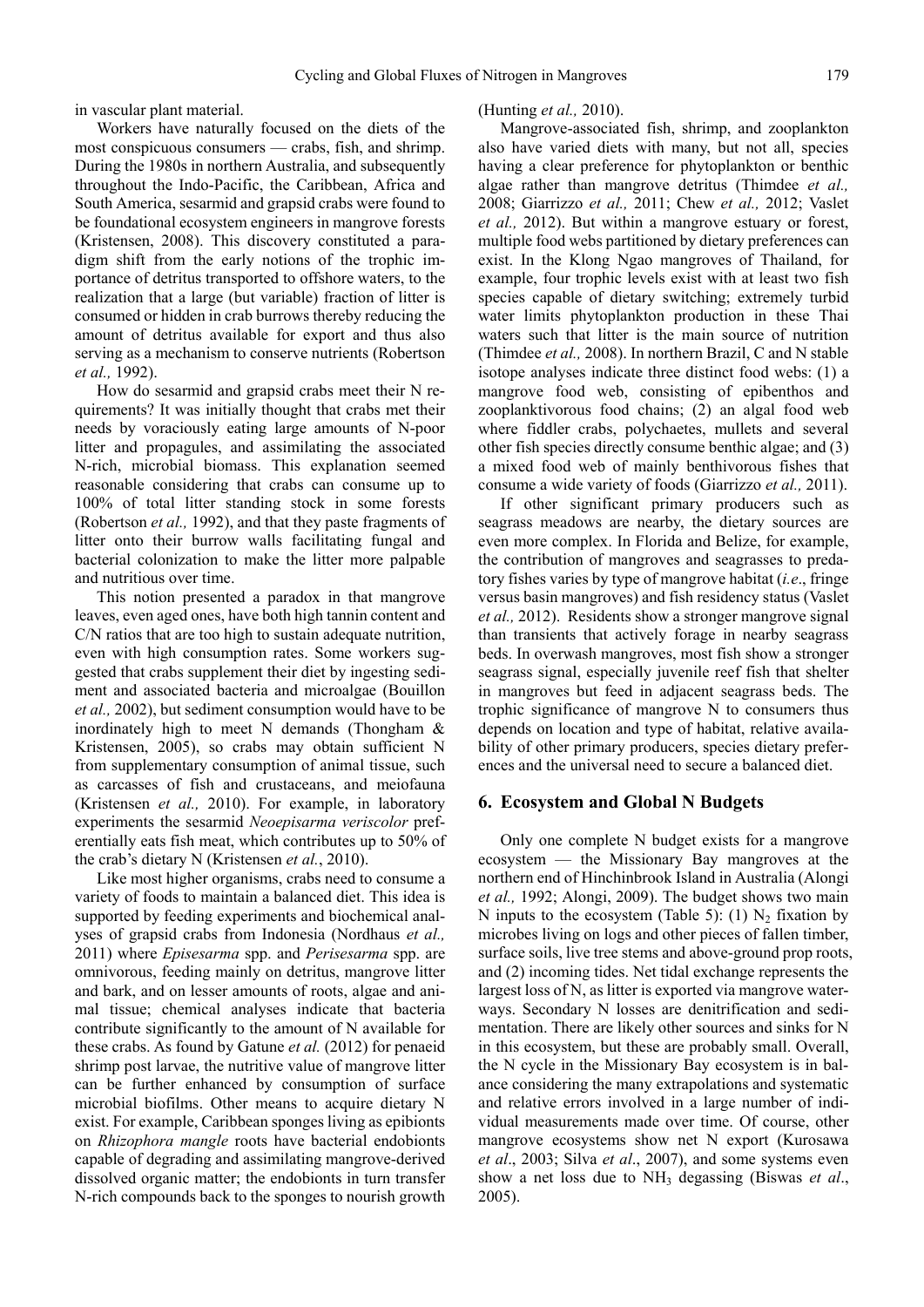**Table 5** N fluxes (kmol N  $yr^{-1}$ ) in the mangrove ecosystem of Missionary Bay, Australia. The budget was constructed using data from papers cited on page 279 in Alongi *et al.*  $(1992)$ 

| <b>Process</b>             | Input   | Output | Net exchange         |
|----------------------------|---------|--------|----------------------|
| Precipitation              |         |        |                      |
| $NO2+NO3$                  | 0.7     |        |                      |
| $\overline{\text{NH}_4}^+$ | 0.5     |        |                      |
| <b>DON</b>                 | 1.3     |        |                      |
| PN                         | 0.1     |        |                      |
|                            |         |        | subtotal = $2.6$     |
| Groundwater                |         |        |                      |
|                            | 2.4     |        |                      |
|                            |         |        | subtotal = $2.4$     |
| $N_2$ fixation             |         |        |                      |
| Saltpan                    | 466.2   |        |                      |
| Soil Surface               | 479.7   |        |                      |
| Prop roots                 | 1192.7  |        |                      |
| Logs/timber                | 930.7   |        |                      |
| <b>Stems</b>               | 376.7   |        |                      |
|                            |         |        | subtotal = $3446$    |
| Tidal exchange             |         |        |                      |
| $NO2+NO3$                  | 437.5   | 525.0  | $-87.5$              |
| $\overline{\text{NH}_4}^+$ | 928.0   | 696.8  | 231.2                |
| <b>DON</b>                 | 12684.3 | 8821.4 | 3862.9               |
| PN                         |         | 6360.8 | $-6360.8$            |
|                            |         |        | subtotal = $-2354.2$ |
| Denitrification            |         |        |                      |
|                            |         | 658.4  | $-658.4$             |
| Sedimentation              |         |        |                      |
|                            |         | 342.5  | $-342.5$             |
| <b>Total</b>               | 17501   | 17405  | 95.9                 |

The Hinchinbrook work (Fig. 3, Table 3) suggests that a number of mechanisms operate to conserve N in mangroves: (1) very high rates of soil N recycling to the extent that most DN is taken up by the trees; (2) crabs retaining litter N in the soil; (3) tree stems, roots, logs, and other timber providing maximum surface area to facilitate microbial colonization and maximize  $N_2$  fixation; (4) large pools of below-ground dead roots acting as nutrient reservoirs; and (5) most N exported being highly refractory, not labile, and high in concentrations of humic and fulvic acids and polyphenolics.

The importance of these retention mechanisms can also be discerned from an estimate of the main N flows in the world's mangrove ecosystems (Table 6). This global mass balance is only indicative, but is instructive in pinpointing the magnitude of global sinks and sources of mangrove N. Derived from C:N stoichiometry (see Table 6 footnotes), the mass balance indicates that: (1) 2687 Gg  $N yr<sup>-1</sup>$  is required to sustain global mangrove net primary production; (2) N burial is  $\approx$  25% of total N input; (3) N<sub>2</sub> fixation is  $\leq 5\%$  of total N input; (4)  $\approx 40\%$  of N input required for total mangrove NPP is vested in below-ground root production; (5)  $\approx$  50% of N required for mangrove NPP is vested in litter; (6) tidal export equates to  $\approx$  55% of N vested in mangrove NPP; (7) < 10% of mangrove N is lost via denitrification and  $N_2O$  emissions;and (8) N fluxes are in net balance as the net gain  $(351 \text{ Gg N yr}^{-1})$  is very small compared to the total inputs, outputs and sources of error.

Table 6 A nitrogen mass balance of the world's mangrove ecosystems. The model assumes a global mangrove area of 152,000 km2 (Spalding *et al.,* 2010).

| Pathway                          | C flux<br>$(Tg C yr-1)1$ | $C:$ N ratio<br>(weight:<br>weight) | N flux<br>$(Gg N yr-1)$                  |
|----------------------------------|--------------------------|-------------------------------------|------------------------------------------|
|                                  | Inputs                   |                                     |                                          |
| Net primary<br>production        | 309                      | $11.5^{2}$                          | 2687                                     |
| Wood                             | 67                       | $220^2$                             | 305                                      |
| Litter                           | 68                       | $52^{3}$                            | 1307                                     |
| Roots                            |                          |                                     | $1075^{4}$                               |
| $N2$ fixation                    |                          |                                     | $100^5$                                  |
|                                  |                          |                                     | Total Inputs = 2787                      |
|                                  | <i>Outputs</i>           |                                     |                                          |
| <b>Burial</b>                    | 29                       | 40 <sup>7</sup>                     | 740                                      |
| <b>Export</b>                    | $29 (POC) +$<br>14 (DOC) | $3.5$ (P), 16<br>$\mathrm{D}^{18}$  | 1496                                     |
| <b>Denitrification</b>           |                          |                                     | $180^9$                                  |
| Soil N <sub>2</sub> O<br>release |                          |                                     | 10 <sup>9</sup>                          |
| Water $N_2$ O<br>release         |                          |                                     | $10^{9}$                                 |
|                                  |                          |                                     | Total Outputs = 2436<br>Net Gain $= 351$ |

1 from Alongi (2009)

2 from Alongi *et al.* (2003)

from Robertson *et al.* (1992)

 determined by the difference between total NPP and wood + litter production median rates for soil, logs and prop roots in Alongi (2009) multiplied

by global area

 median C: N ratio (wt: wt) at 1m soil depth (Alongi *et al.,* 2004a,  $2005<sub>b</sub>$ 

 median POC: PON and DOC: DON ratios from Alongi (2009) 9

median rates in Alongi (2009) multiplied by global area

Most N needed to support mangrove primary production must eventually come from net tidal import of sediment particles from upstream or from the coastal ocean or both, given the relatively small amounts of N fixed within forests. Much of this allochthonous N is efficiently recycled via plant-soil-microbe pathways as 75% of mangrove N is vested in litter fall, exported by tides and buried in sediments. This notion is supported by the fact that a large proportion of N is vested in producing fine roots below ground. Of course, this preliminary global budget is crude and does not include minor pathways that may be important in some forests, but it does suggest that despite large tidal losses, N fluxes in the world's mangrove forests are roughly in balance due to the evolution of a number of highly efficient N conservation strategies and adaptations.

#### **References**

- Allen, D., R.C. Dalal, H. Rennenberg and S. Schmidt (2011) Seasonal variation in nitrous oxide and methane emissions from subtropical estuary and coastal mangrove sediments. *Plant Biology,* 13: 126-133.
- Alongi, D.M. (2009) *The energetics of mangrove forests.* Springer, Dordrecht.
- Alongi, D.M. (2011) Early growth responses of mangroves to different levels of nitrogen and phosphorus supply. *Journal of Experimental Marine Biology & Ecology,* 397: 85-93.
- Alongi, D.M., K.G. Boto and A.I. Robertson (1992) Nitrogen and phosphorus cycles. In: *Tropical Mangrove Ecosystems*,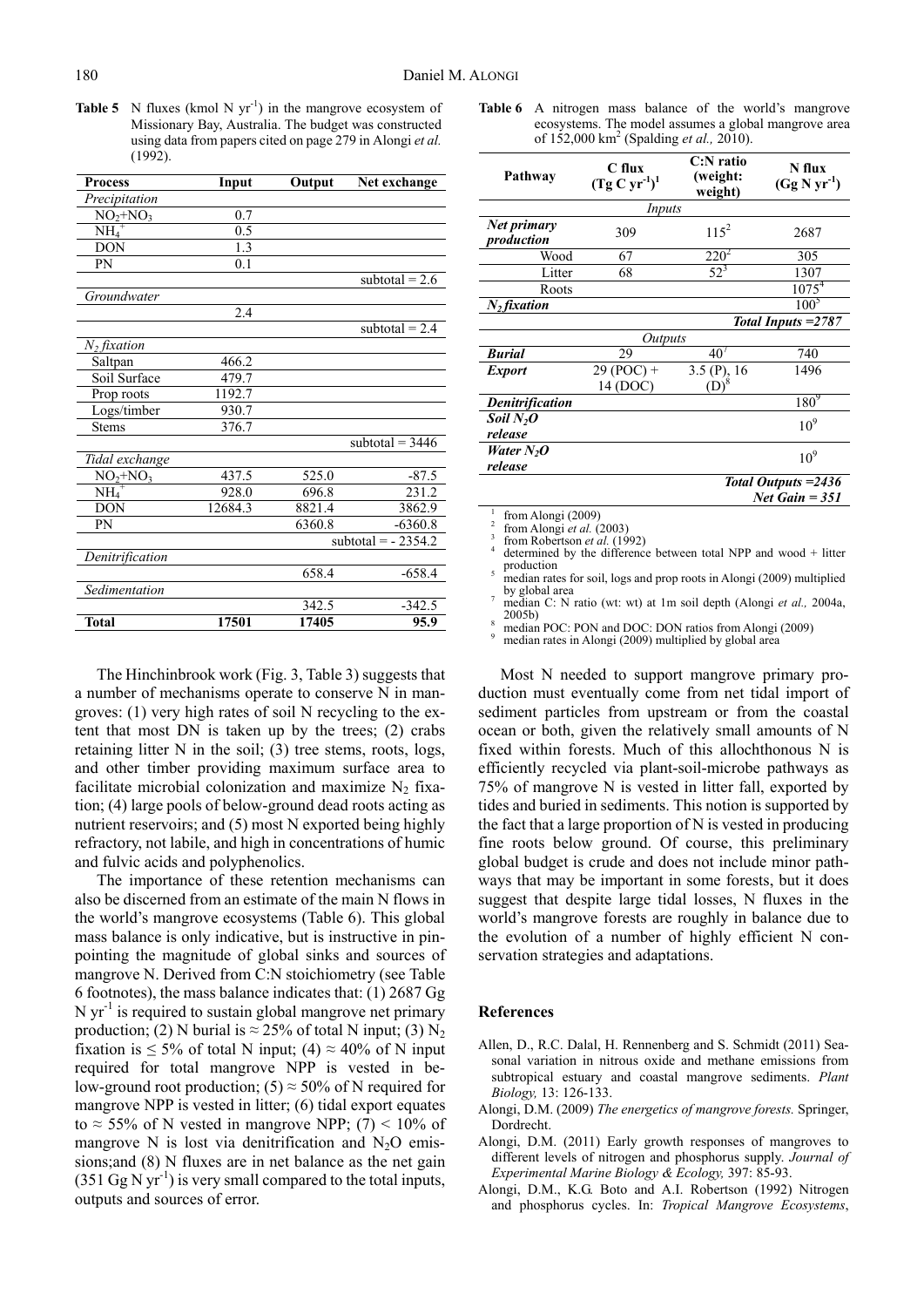Robertson, A.I. and D.M. Alongi, eds., Coastal & Estuarine Studies No.41, American Geophysical Union, Washington D.C., pp. 251-292.

- Alongi, D. M., L. Trott and G. Wattaykorn (2002) Below-ground nitrogen flow in relation to net canopy production in mangrove forests of southern Thailand. *Marine Biology,* 140: 855-864.
- Alongi, D.M., B.F. Clough, P. Dixon and F. Tirendi (2003) Nutrient partitioning and storage in arid-zone forests of the mangroves *Rhizophora stylosa* and *Avicennia marina*. *Trees,* 17: 51-60.
- Alongi, D.M., A. Sasekumar, F. Tirendi, L. Trott, J. Pfitzner, P Dixon and G.J. Brunskill (2004a) Sediment accumulation and rates of carbon and nitrogen flow in mangrove forests of different age: estimates of land-ocean-atmosphere exchange in peninsular Malaysia. *Marine Geology,* 208: 383-402.
- Alongi, D.M., G. Wattayakorn, F. Tirendi and P. Dixon (2004b) Nutrient capital in different aged forests of the mangrove *Rhizophora apiculata*. *Botanica Marina,* 47: 116-124.
- Alongi, D.M., B.F. Clough and A.I. Robertson (2005a) Nutrientuse efficiency in mangrove forests along the arid tropical coast of Western Australia. *Aquatic* botany, 82: 121-131.
- Alongi, D.M., J. Pfitzner, L. Trott, F. Tirendi, P. Dixon and D.K. Klumpp (2005b) Rapid sedimentation and microbial mineralization in mangrove forests of the Jiulongjiang estuary, China. *Estuarine, Coastal and Shelf Science,* 63: 605-618.
- Andreote, F. D., and other co-authors (2012) The microbiome of Brazilian mangrove sediments as revealed by metagenomics. *PLoS One,* 7:e38600. doi:10.1371/journal.pone.0038600
- Ayukai, T., E. Wolanski., G. Wattayakorn and D.M. Alongi (2000) Organic carbon and nutrient dynamics in mangrove creeks and adjacent coastal waters of Sawi Bay, southern Thailand. *Phuket Marine Biological Center Special Publication,* 22*:* 51-62.
- Bala Krishna Prasad, Al. Ramanathan, D.M. Alongi and L. Kannan (2006) Nutrient dynamics in monsoonal mangrove waters, the Pichavarum ecosystem, southeast India. *Bulletin of Marine Science,* 79: 287-300.
- Barnes, J., P. Puravja, R. Ramesh, G. Uher and R.C. Upstill-Goddard (2007) Nitrous oxide fluxes in Indian mangroves: Tidal production mechanisms, fluxes and global significance. *In:* Tateda, Y., ed., *Greenhouse gas and carbon balances in mangrove coastal ecosystems*. Gendai Tosho, pp. 139-151.
- Biswas, H., A. Chatterjee, S.K. Mukhopadhya, T.K. De, S. Sen and T.K. Jana (2005) Estimation of ammonia exchange at the land-ocean boundary condition of Sunderbans mangrove, northeast coast of Bay of Bengal, India. *Atmospheric Environment,* 39: 4489-4488.
- Boto, K.G. and J.T. Wellington (1983) Phosphorus and nitrogen nutritional status of a northern Australian mangrove forest. *Marine Ecology Progress Series,* 11: 63-69.
- Boto, K.G. and J.T. Wellington (1984) Soil characteristics and nutrient status in northern Australian mangrove forests. *Estuaries,* 7: 61-69.
- Bouillon, S., N. Koedam, A.V. Raman and F. Dehairs (2002) Primary producers sustaining macroinvertebrate communities in intertidal mangrove forests. *Oecologia,* 130: 441-448.
- Chen, G. C., N.F.Y. Tam and Y. Ye (2012) Spatial and seasonal variations of atmospheric  $N_2O$  and  $CO_2$  fluxes from a subtropical mangrove swamp and their relationships with soil characteristics. *Soil Biology & Biochemistry,* 48: 175-181.
- Chew, L.L., V.C. Chong, K. Tanaka and A. Sasekumar (2012) Phytoplankton fuel the energy flow from zooplankton to small nekton in turbid mangrove waters. *Marine Ecology Progress Series,* 469: 7-24.
- Feller, I.C., D.F.Whigham, K.M. McKee and J.P. O'Neill (2002) Nitrogen vs phosphorus limitation across an ecotonal gradient in a mangrove forest. *Biogeochemistry,* 62: 145-175.
- Fernandes, S.O., P.A. Loka Bharathi, P.C. Bonin and V. D. Michotey (2010) Denitrification: An important pathway for nitrous oxide production in tropical mangrove sediments (Goa, India). *Journal of Environmental Quality,* 39: 1507-1516.
- Fernandes, S.O., V. D. Michotey, S. Guasco, P.C. Bonin and P.A. Loka Bharathi (2012a) Denitrification prevails over anammox in tropical mangrove sediments. *Marine Environmental Research,* 74: 9-19.
- Fernandes, S.O., P.C. Bonin, V. D. Michotey, N. Garcia and P.A. Loka Bharathi (2012b) Nitrogen-limited mangrove ecosystems conserve N through dissimilatory nitrate reduction to ammonium. *Scientific Reports,* 2: 419*/*doi:10.1038/srep00419.
- Galloway, J.N, J.D. Aber, J.W. Erisman, S.P. Seitzinger, R.W. Howarth, E.B. Cowling and B.J. Cosby (2003) The nitrogen cascade. *Bioscience,* 53: 341-356.
- Gatune, C., A.Vanreusel, C. Cnudde, R. Ruwa, P. Bossier and M. De Troch (2012) Decomposing mangrove litter supports a microbial biofilm with potential nutritive value to penaeid shrimp post larvae. *Journal of Experimental Marine Biology and Ecology,* 426-427: 28-38.
- Giarrizzo, T., R. Schwamborn and U. Saint-Paul (2011) Utilization of carbon sources in a northern Brazilian mangrove ecosystem. *Estuarine, Coastal and Shelf Science,* 95: 447-457.
- Hedin, L.O., E.N.J. Brookshire, D.N.L. Menge and A.R. Barron (2009) The nitrogen paradox in tropical forest ecosystems. *Annual Reviews in Ecology and Systematics,* 40: 613-635.
- Holguin, G., and Y. Bashan (1996) Nitrogen-fixation by *Azospirillum brasilense* is promoted when co-cultured with a mangrove rhizosphere bacterium (*Staphylococcus* sp.). *Soil Biology and Biogeochemistry,* 28: 1651-1660.
- Hunting, E.R., J.M. de Goeij, M. Asselman, R.W. M. Van Soest and H. G. van der Geest (2010) Degradation of mangrovederived organic matter in mangrove-associated sponges. *Bulletin of Marine Science,* 86: 871-877.
- Imamura, M., Y. Tateda and T. Ishii (2007) Emission of nitrous oxide from coastal water and sediments of mangrove forests. *In:* Tateda, Y., ed., *Greenhouse gas and carbon balances in mangrove coastal ecosystems*. Gendai Toshi, pp. 179-188.
- Krauss, K. W., T.W. Doyle, R.R. Twilley, V.H. Rivera-Monroy and J.K. Sullivan (2006) Evaluating the relative contributions of hydroperiod and soil fertility on growth of south Florida mangroves. *Hydrobiologia,* 569: 311-324.
- Krishnan, K.P. and P.A. Loka Bharathi (2009) Organic carbon and iron modulate nitrification rates in mangrove swamps of Goa, south west coast of India. *Estuarine, Coastal and Shelf Science,*  84: 419-426.
- Kristensen, D.K., E. Kristensen and P. Mangion (2010) Food partitioning of leaf-eating mangrove crabs (*Sesarminae*): Experimental and stable isotope (13C and 15N) evidence. *Estuarine, Coastal and Shelf Science,* 87: 583-590.
- Kristensen, E. (2008) Mangrove crabs as ecosystem engineers; with emphasis on sediment processes. *Journal of Sea Research,*  59: 30-43.
- Kristensen, E., F.Ø. Andersen, N. Holmboe, M. Holmer and N. Thongtham (2000) Carbon and nitrogen mineralization in sediments of the Bangrong mangrove area, Phuket, Thailand. *Aquatic Microbial Ecology,* 22: 199-213.
- Kurosawa, K., Y. Suzuki, Y. Tateda and S. Sugito (2003) A model of the cycling and export of nitrogen in Fukido mangrove in Ishigaki Island. *Journal of Chemical Engineering of Japan,* 36: 411-416.
- Lin, Y-M, X-W Liu, H. Zhang, H-Q Fan and G-H Lin (2010) Nutrient conservation strategies of a mangrove species *Rhizophora stylosa* under nutrient limitation. *Plant and Soil,*  326: 469-479.
- Liu, J., M. Peng and Y. Li (2012) Phylogenetic diversity of nitrogen-fixing bacteria and the *nifH* gene from mangrove rhizosphere soil. *Canadian Journal of Microbiology,* 58: 531-539.
- Maie, N., and co-authors (2006) Chemical characteristics of dissolved organic nitrogen in an oligotrophic subtropical coastal ecosystem. *Geochimica et Cosmochimica Acta*, 70: 4491-4506.
- Maie, N., O. Pisani and R. Jaffé (2008) Mangrove tannins in